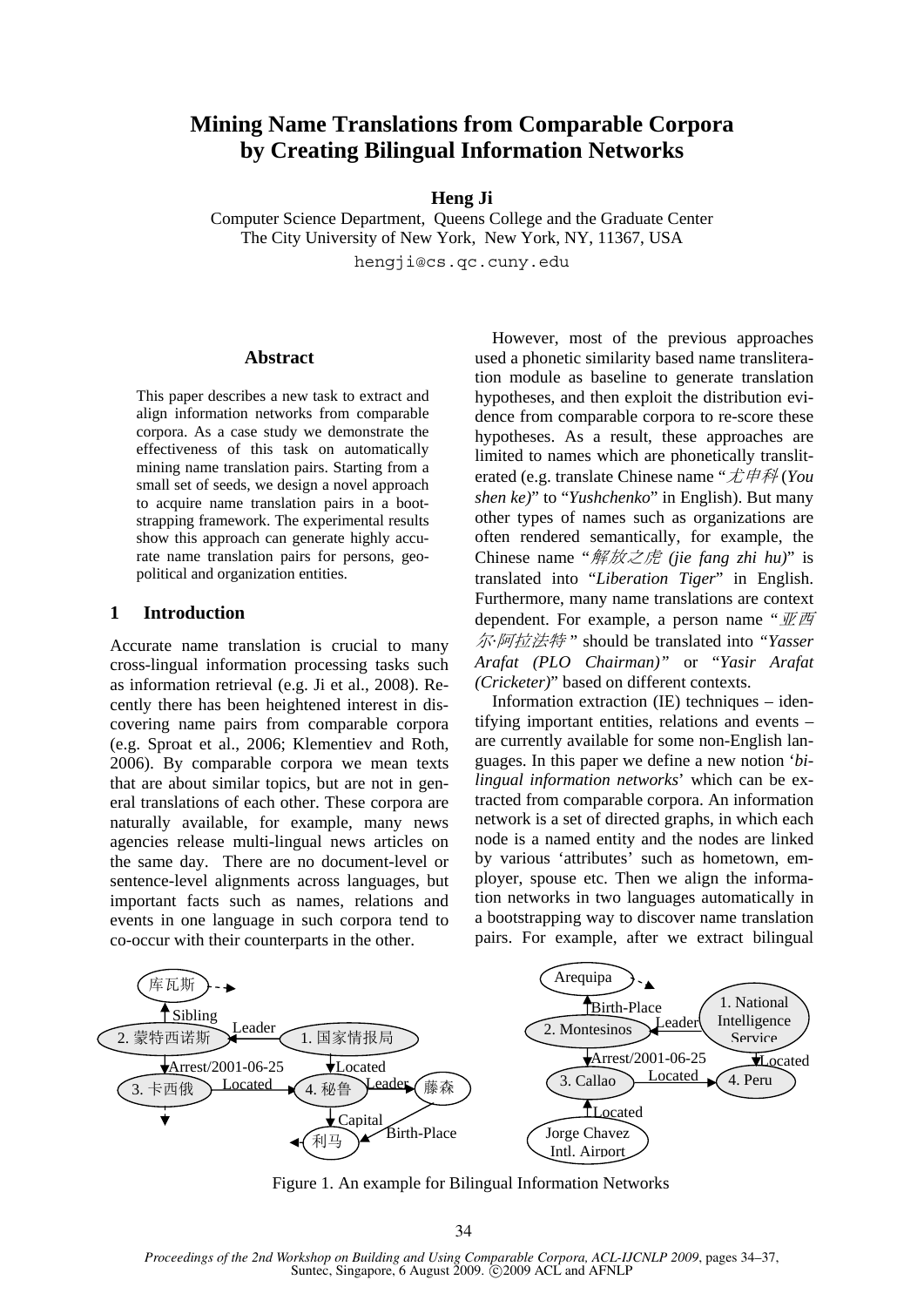information networks as shown in Figure 1, we can start from a common name translation "国家 情报局-National Intelligence Service (1)", to align its *leader* as "蒙特西诺斯- Montesinos (2)", align the *arrest place* of Montesinos as "卡 西俄-Callao (3)", and then align the *location* of Callao as "秘鲁-Peru (4)". Using this approach we can discover name pairs of various types (person, organization and location) while minimizing using supervised name transliteration techniques. At the same time, we can provide links among names for entity disambiguation.

# **2 General Approach**

Figure 2 depicts the general procedure of our approach. The language pair that we are considering in this paper is Chinese and English. We apply IE techniques to extract information networks (more details in section 3), then use a bootstrapping algorithm to align them and discover name pairs (section 4).



Figure 2. Name Translation Mining Overview

### **3 Information Network Creation**

#### **3.1 Bilingual Information Extraction**

We apply a state-of-the-art bilingual information extraction system (Chen and Ji, 2009; Ji and Grishman, 2008) to extract  $ACE<sup>1</sup>$  types of entities, relations and events from the comparable corpora. Both systems include name tagging,

#### **3.2 Attribute Conversion**

Then we construct a set of directed graphs for each language  $G = \{ G_i(V_i, E_i) \}$ , where  $V_i$  is the collection of named entities, and  $E_i$  is the edges linking one name to the other, labeled by the attributes derived from the following two sources: (1) We select the relations with more static types to form specific attributes in Table  $2^2$ , according to the entity types of a linked name pair. (2) For each extracted event we compose an attribute by combining its type and time argument (e.g. the "Arrest/2001-06-25" link in Figure 1). As we will see in the next section, these attributes are the key to discover name translations from the information networks because they are language-independent.

#### **4 Information Network Alignment**

After creating the information networks from each language, we automatically align them to discover name translation pairs. The general idea is that starting from a small seed set of common name pairs, we can rely on the link attributes to align their related names. Then the new name translations are added to the seed set for the next iteration. We repeat this bootstrapping procedure until no new translations are produced. We start from names which are frequently linked to others so that we can traverse through the information networks efficiently. For example, the seed set in processing ACE newswire data includes famous names such as "Indonesia", "China", "Palestine", "Sharon" and "Yugoslavia".

For each name pair *<CHName*, *EName>*, we search for all its related pairs *<CHName',*

nominal mention tagging, coreference resolution, time expression extraction and normalization, relation extraction and event extraction. Entities include persons, geo-political (GPE) and organizations; Relations include 18 types (e.g. "*a town some 50 miles south of Salzburg"* indicates a *located* relation.); Events include the 33 distinct event types defined in ACE05 (e.g. "*Barry Diller on Wednesday quit as chief of Vivendi"* indicates that *"Barry Diller"* is the *person argument* of a *quit* event occurred on *Wednesday*). The relation extraction and event extraction components produce confidence values.

 $2$  Many of these attributes are consistent with the definitions in NIST TAC-KBP task: http://apl.jhu.edu/~paulmac/kbp/ 090220-KBPTaskGuidelines.pdf

<sup>1</sup> http://www.itl.nist.gov/iad/mig//tests/ace/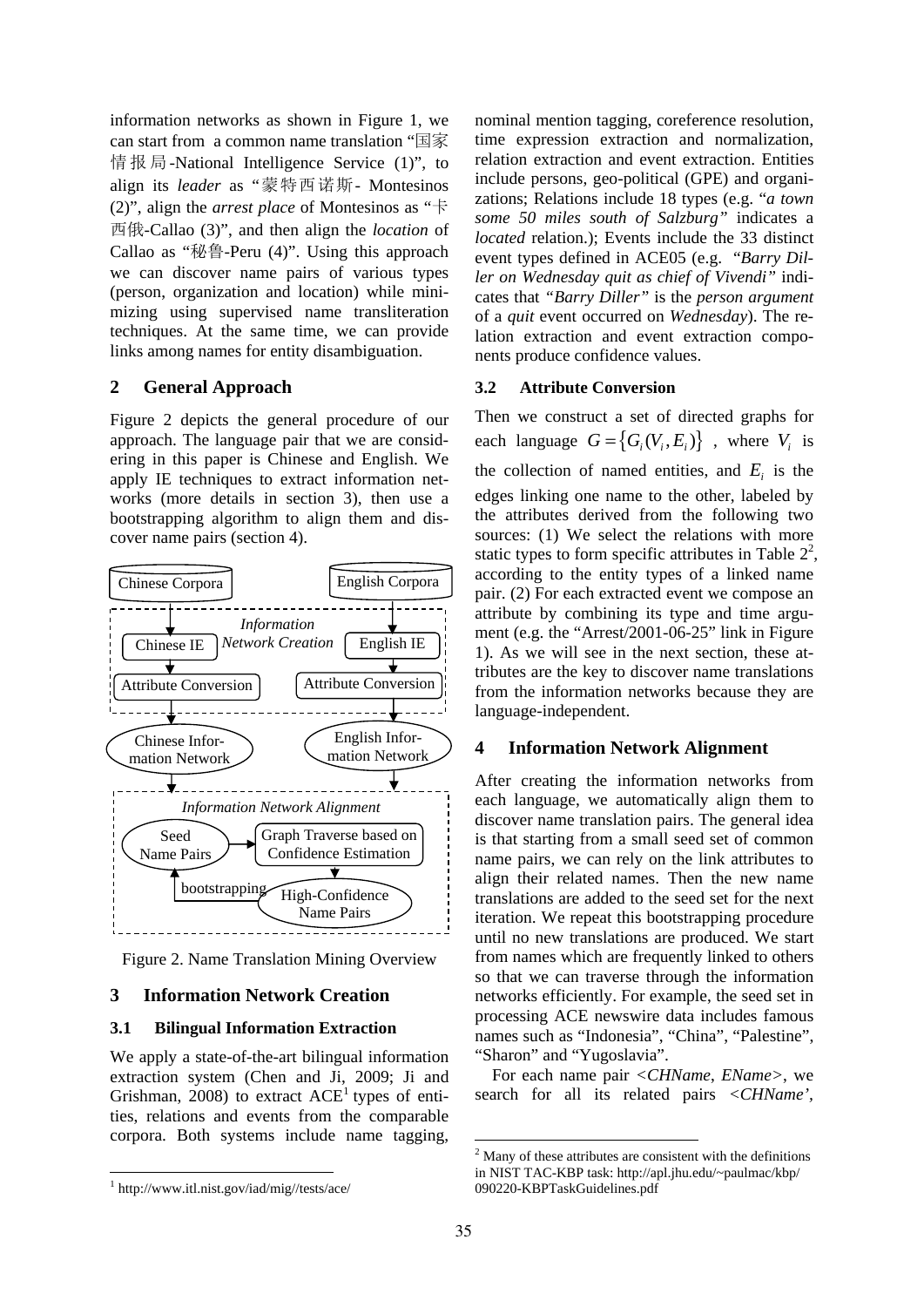| Name'         | Person                         | Geo-political              | Organization               |
|---------------|--------------------------------|----------------------------|----------------------------|
| Name          |                                |                            |                            |
| Person        | Spouse, Parent, Child, Sibling | Birth-Place, Death-Place,  | Schools-Attended, Employer |
|               |                                | Resides-Place, Nationality |                            |
| Geo-political | Leader                         | Located-Country, Capital   | $\overline{\phantom{0}}$   |
| Organization  | Leader                         | Location                   | -                          |

Table 2. Relation-driven Attributes (Name  $\rightarrow$  Name') in Information Network

| Language | Chinese          | English                                                                 |
|----------|------------------|-------------------------------------------------------------------------|
| Corpus   |                  |                                                                         |
| ACE      |                  | CHSet1: XIN Oct-Dec 2000: 150   ENSet1: APW Oct-Dec 2000: 150 documents |
|          | documents        | ENSet2: AFP&APW Mar-June 2003: 150 documents                            |
| TDT-5    |                  | CHSet3: XIN Apr-Aug 2003: ENSet3: XIN Apr-Aug 2003: 30,000 documents    |
|          | 30,000 documents | ENSet4: AFP Apr-Aug 2003: 30,000 documents                              |

Table 3. Number of Documents

*ENName'>*. Assuming *CHName* is linked to *CHName*' by an edge *CHEdge*, and *ENName* is linked to *ENName'* by *ENEdge*, then if the following conditions are satisfied, we align *CHName'* and *ENName'* and add them as seeds for the next iteration:

- *CHEdge* and *ENEdge* are generated by IE systems with confidence values higher than thresholds;
- *CHEdge* and *ENEdge* have the same attributes;
- *CHName'* and *ENName'* have the same entity type;
- If *CHName'* and *ENName'* are persons, the Damerau–Levenshtein edit distance between the pinyin form of *CHName'* and *ENName'* is lower than a threshold.

It's worth noting that although we exploit the pinyin information as essential constraints, this approach differs from the standard transliteration models which convert pinyin into English by adding/deleting/replacing certain phonemes.

### **5 Experimental Results**

### **5.1 Data**

We use some documents from the ACE (2004, 2005) training corpora and TDT-5 corpora to manually evaluate our approach. Table 3 shows the number of documents from different news agencies and time frames. We hold out 20 ACE texts from each language to optimize the thresholds of confidence values in section 4. A name pair *<CHName*, *EName>* is judged as correct if both of them are correctly extracted and one is the correct translation of the other in the certain contexts of the original documents.

### **5.2 Overall Performance**

Table 4 shows the number and accuracy of name translation pairs discovered from CH-Set3 and EN-Set3, using 100 name pairs as seeds. After four iterations we discovered 968 new name

translation pairs with accuracy 82.9%. Among them there are 361 persons (accuracy 76.4%), 384 geo-political names (accuracy 87.5%) and 223 organization names (accuracy 85.2%).

| <b>Iteration</b>     |     |  |  |
|----------------------|-----|--|--|
| Number of Name Pairs | 205 |  |  |
| Accuracy (%)         |     |  |  |

|  | Table 4. Overall Performance |
|--|------------------------------|
|--|------------------------------|

#### **5.3 Impact of Time Frame and News Source Similarity**

One major evidence exploited in the prior work is that the bilingual comparable corpora should be weakly temporally aligned. For example, Klementiev and Roth (2006) used the time distribution of names to re-score name transliteration. In order to verify this observation, we investigated how well our new approach can perform on comparable corpora with different time frames. Table 5 presents the performance of two combinations: CHSet1-ENSet1 (from the same time frame) and CHSet1-ENSet2 (from different time frames) with a seed set of 10 name pairs after 5 iterations.

| Corpora          | CHSet1-ENSet1 | CHSet1-ENSet2 |
|------------------|---------------|---------------|
| Number of        |               |               |
| Name Pairs       |               |               |
| Accuracy $(\% )$ | 81 O          | 76.5          |

Table 5. Impact of Time Frame Similarity

In addition, in order to measure the impact of news source similarity, we apply our approach to the combination of CHSet3 and ENSet4 which are from different news agencies. In total 815 name pairs are discovered after 4 iterations with overall accuracy 78.7%, which is worse than the results from the corpora of the same news source as shown in Table 4. Therefore we can clearly see that time and news source similarities are